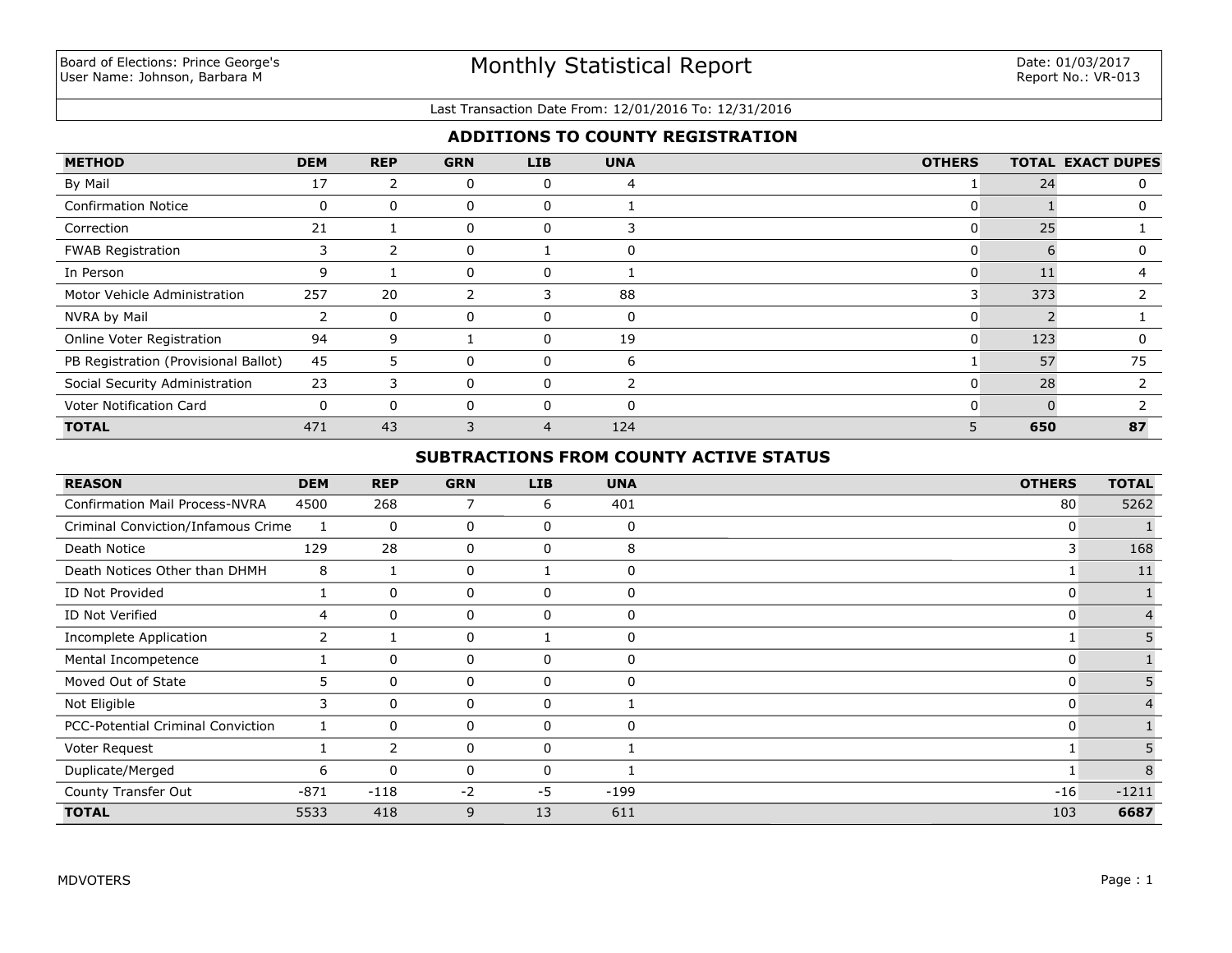#### Last Transaction Date From: 12/01/2016 To: 12/31/2016

| <b>AFFILIATION CHANGES</b> |            |            |            |            |            |               |              |  |  |
|----------------------------|------------|------------|------------|------------|------------|---------------|--------------|--|--|
| <b>CHANGE</b>              | <b>DEM</b> | <b>REP</b> | <b>GRN</b> | <b>LIB</b> | <b>UNA</b> | <b>OTHERS</b> | <b>TOTAL</b> |  |  |
| From                       | 370        | 189        |            | 16         | 530        | 138           | 1247         |  |  |
| То                         | 673        | 142        | 34         | 18         | 345        | 35            | 1247         |  |  |
| TOTAL                      | 303        | $-47$      | 30         |            | $-185$     | $-103$        |              |  |  |

#### **CURRENT ACTIVE REGISTRATION**

| <b>ACTIVITY</b>              | <b>DEM</b> | <b>REP</b> | <b>GRN</b> | <b>LIB</b> | <b>UNA</b> | <b>OTHERS</b> | <b>TOTAL</b> |
|------------------------------|------------|------------|------------|------------|------------|---------------|--------------|
| <b>BEGINNING OF REPORT</b>   | 459855     | 43464      | 961        | 1475       | 64622      | 12339         | 582716       |
| ADDITIONS $(+)$              | 471        | 43         |            | 4          | 124        |               | 650          |
| REINSTATED (+)               | 23         |            |            | 0          |            |               | 31           |
| CANCELLED (-)                | -146       | $-30$      |            | 0          | $-11$      | -5            | $-192$       |
| COUNTY TRANSFER OUT (-)      | $-871$     | $-118$     | $-2$       | $-5$       | $-199$     | $-16$         | $-1211$      |
| AFFILIATION CHANGES (+ OR -) | 303        | $-47$      | 30         |            | $-185$     | $-103$        | $\Omega$     |
| * INACTIVATED (-)            | -4508      | $-269$     | $-7$       | $-7$       | $-401$     | $-81$         | $-5273$      |
| $*$ REACTIVATED $(+)$        | 2164       | 65         | 4          | 4          | 212        | 34            | 2483         |
| <b>END OF REPORT TOTALS</b>  | 457291     | 43110      | 989        | 1473       | 64167      | 12174         | 579204       |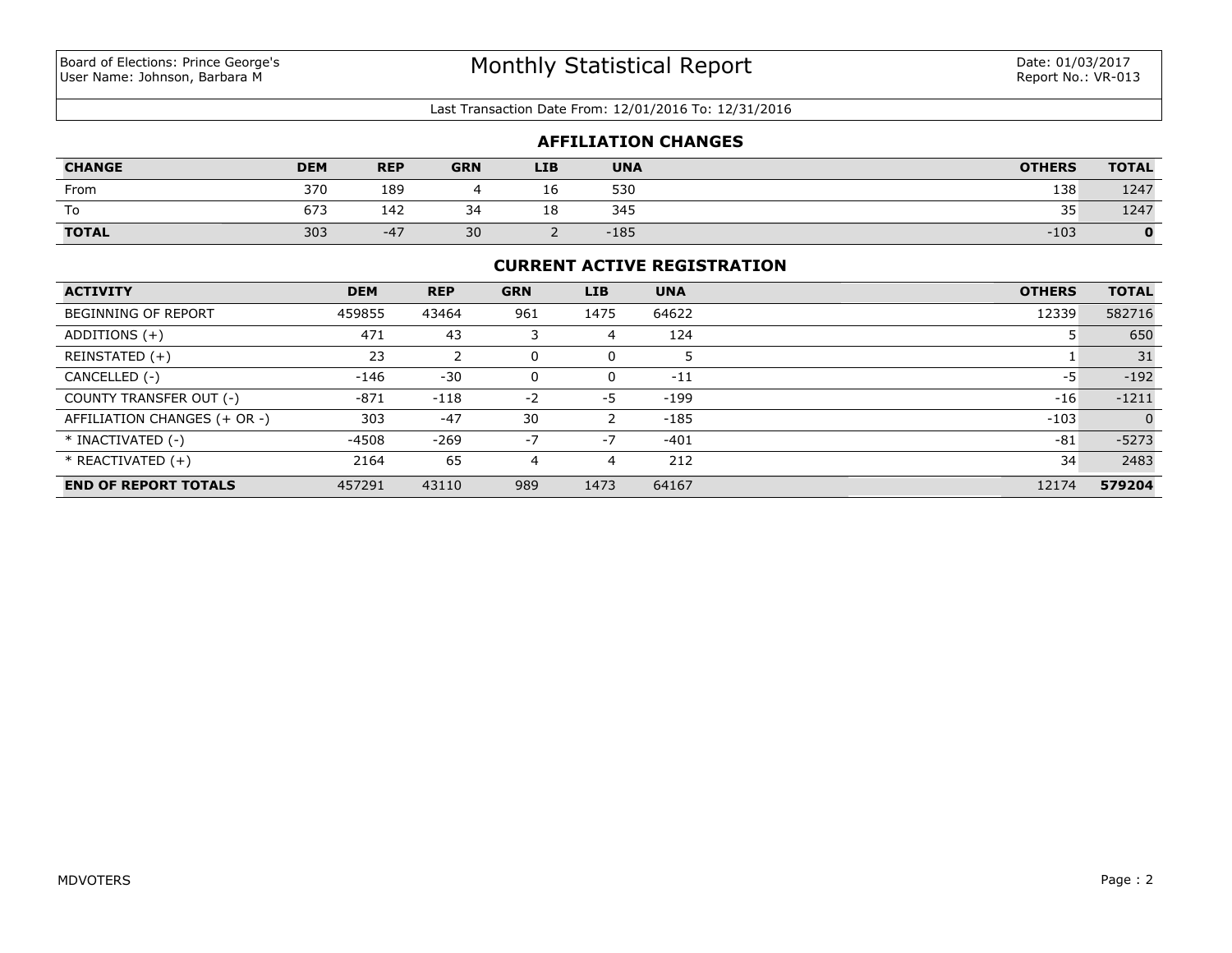#### Last Transaction Date From: 12/01/2016 To: 12/31/2016

### **INACTIVE REGISTRATION**

### **SUBTRACTIONS FROM COUNTY INACTIVE STATUS**

| <b>REASON</b>                | <b>DEM</b> | <b>REP</b>     | <b>GRN</b> | <b>LIB</b> | <b>UNA</b>  | <b>OTHERS</b> | <b>TOTAL</b>   |
|------------------------------|------------|----------------|------------|------------|-------------|---------------|----------------|
| By Mail                      |            | 0              | 0          | 0          | $\mathbf 0$ | 0             |                |
| <b>Confirmation Notice</b>   | 6          | 0              | 0          | 0          | 1           | 0             | $\overline{7}$ |
| Correction                   | 10         | 1              | 0          |            | $\mathbf 0$ | 1             | 13             |
| Death Notice                 | 6          | 1              | 0          | 0          | 1           | 1             | 9              |
| Failure to Vote              | 24176      | 3672           | 86         | 98         | 4598        | 2334          | 34964          |
| <b>FWAB Registration</b>     |            | 0              | 0          | 0          | 0           | 0             |                |
| In Person                    | 28         | 0              | 0          | 0          | 0           | 0             | 28             |
| Motor Vehicle Administration | 40         | $\overline{2}$ | 0          | 0          | 0           | 0             | 42             |
| Moved Out of State           | 11         | 3              | 0          | 1          | 3           | 1             | 19             |
| NVRA by Mail                 |            | 0              | 0          | 0          | 0           | 0             | $\mathbf{1}$   |
| Online Voter Registration    | 13         | 0              | 0          | 0          | 0           | 0             | 13             |
| Provisional Ballot Change    | 88         | 0              | 0          | 0          | 1           | 0             | 89             |
| <b>USPS Sticker</b>          |            | 0              | 0          | 0          | $\mathbf 0$ | 0             | $\mathbf{1}$   |
| Duplicate/Merged             |            | 0              | 0          | 0          | $\mathbf 0$ | 0             |                |
| County Transfer Out          | $-48$      | $-7$           | 0          | 0          | -9          | 0             | $-64$          |
| <b>TOTAL</b>                 | 24431      | 3686           | 86         | 100        | 4613        | 2337          | 35253          |

### **CURRENT INACTIVE REGISTRATION**

| <b>ACTIVITY</b>              | <b>DEM</b> | <b>REP</b> | <b>GRN</b> | <b>LIB</b> | <b>UNA</b> | <b>OTHERS</b> | <b>TOTAL</b> |
|------------------------------|------------|------------|------------|------------|------------|---------------|--------------|
| <b>BEGINNING OF REPORT</b>   | 42235      | 5302       | 125        | 154        | 7478       | 3007          | 58301        |
| $*$ INACTIVATED $(+)$        | 4508       | 269        |            |            | 401        | 81            | 5273         |
| *REACTIVATED (-)             | $-2169$    | $-65$      | -4         | $-4$       | $-207$     | $-34$         | $-2483$      |
| COUNTY TRANSFER OUT (-)      | $-48$      | $-7$       |            |            | -9         |               | $-64$        |
| AFFILIATION CHANGES (+ OR -) |            | 0          |            |            | $\Omega$   |               | $\Omega$     |
| CANCELLED FROM INACTIVE (-)  | $-24194$   | -3676      | -86        | -99        | -4602      | $-2336$       | $-34993$     |
| PENDING FROM INACTIVE (-)    |            | 0          |            |            | $\Omega$   |               | $\Omega$     |
| <b>TOTAL INACTIVE</b>        | 20332      | 1823       | 42         | 58         | 3061       | 718           | 26034        |

## **TOTAL REGISTRATION RECORDS**